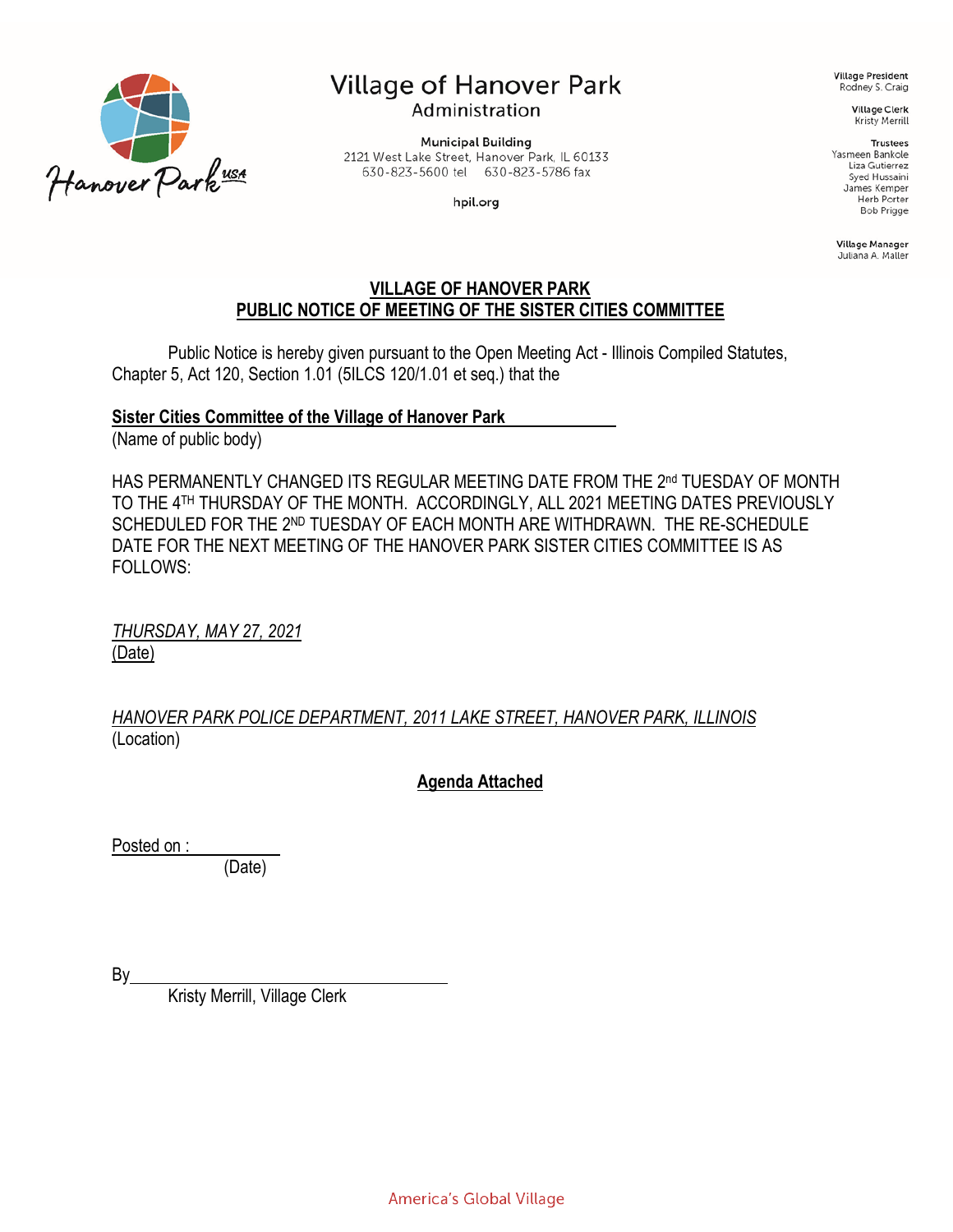

# **Village of Hanover Park** Administration

**Municipal Building** 2121 West Lake Street, Hanover Park, IL 60133 630-823-5600 tel 630-823-5786 fax

hpil.org

**Village President** Rodney S. Craig

> **Village Clerk** Kristy Merrill

#### **Trustees**

Yasmeen Bankole Liza Gutierrez Syed Hussaini James Kemper Herb Porter **Bob Prigge** 

Village Manager Juliana A. Maller

## **VILLAGE OF HANOVER PARK SISTER CITIES COMMITTEE MEETING Hanover Park Police Headquarters 2011 Lake Street, Hanover Park, Illinois 60133 Thursday, May 27, 2021 7:00 p.m. AGENDA**

- **1. CALL TO ORDER - ROLL CALL**
- **2. ACCEPTANCE OF AGENDA**
- **3. PRESENTATIONS/ REPORT** None scheduled.
- **4. APPROVAL OF MINUTES**: April 13, 2021

#### **5. ACTION ITEMS**:

- 5-a. Penpal program status to start Fall 2021 at beginning of new school year (Chair / Trustee Porter)
- 5-b. Travel planning for 2022 Cape Coast visit and fundraising plans Continued (Chair)
- 5-c. Cape Coast improvements Progress report on sign and status of 2020 scholarship funds (Frank)
- 5-d. Focus on Valparaiso (Trustee Porter)
- 5-e. Funds for schools in Valparaiso (scholarships) and Cape Coast (scholarships and general needs) – timing of distribution and verification of contact information for designated recipients
- 5-f. Feedback from Illinois state annual conference
- 5-g. Review of 2021 budget goals in preparation for developing 2022 budget request

#### **6. TOWNHALL SESSION:**

Persons wishing to address the public body must register prior to Call to Order. Please note that public comment is limited to 5 minutes per speaker.